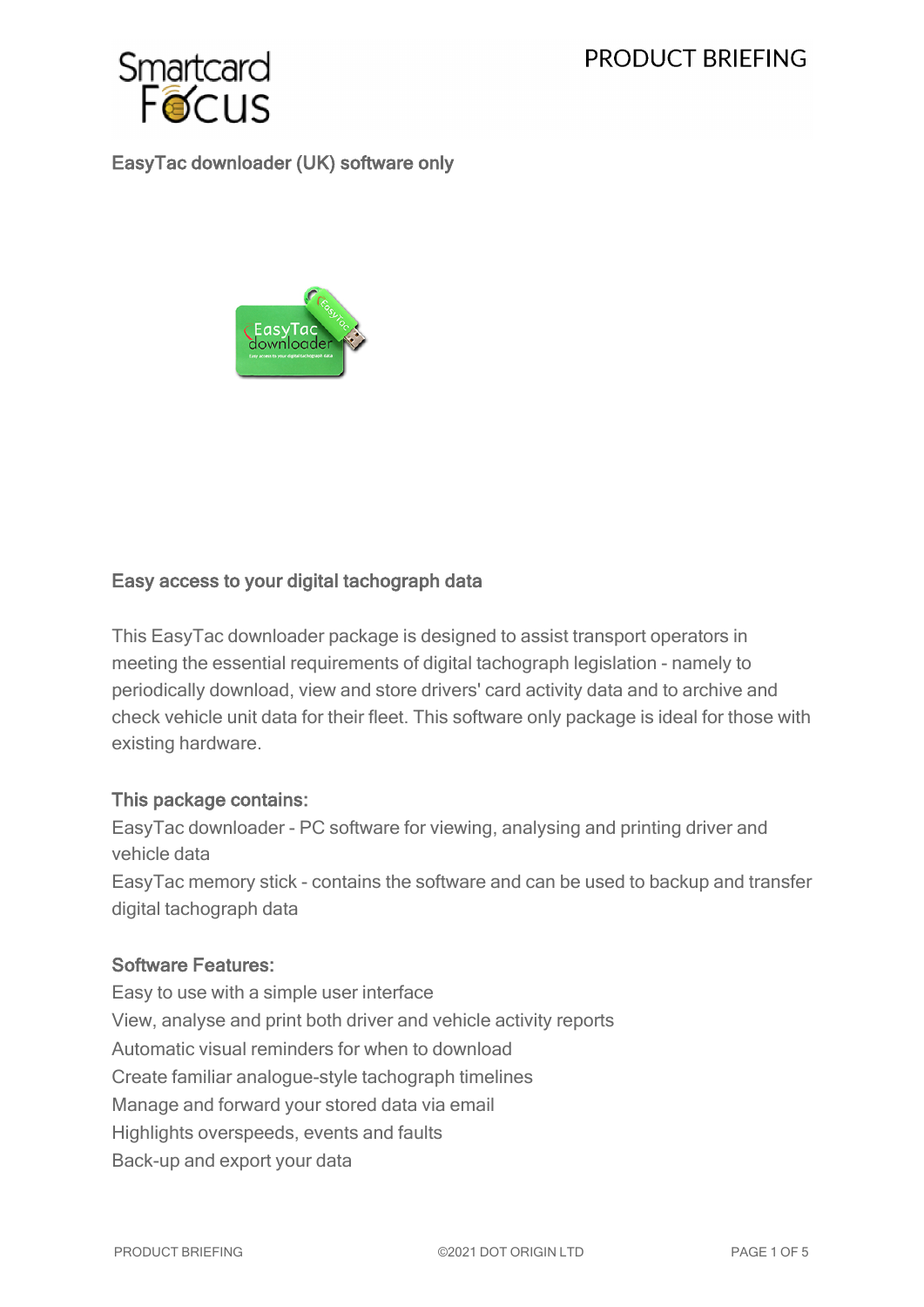Supports an unlimited number of drivers and vehicles

## Compatible with:

All second generation (Gen2/Annex 1C) smart tachographs and drivers cards Windows PC's running Windows 7, 8 or 10 All common smartcard readers All common vehicle unit (VU) download devices - including Optac and VDO All makes of digital tachographs used within Europe

This package provides you with a low-cost, convenient solution for managing your data with no on-going charges.

<b>UK edition. Compatible with all first and second generation tachographs.

Visit the [easytac.uk](https://www.easytac.uk/faq/) website for frequently asked questions about EasyTac [downloader...](https://www.easytac.uk/faq/)

Note: This package requires the use of a PC/SC smartcard reader for activation.

Software for downloading driver's card and vehicle unit data. Compatible with all vehicle unit and driver's card download devices. Free support and updates, no ongoing charges. Includes EasyTac memory stick.UK edition. Gen2 compliant.

To buy, visit:

[https://www.smartcardfocus.com/shop/ilp/id~233/easytac-downloader-uk-software](https://www.smartcardfocus.com/shop/ilp/id~233/easytac-downloader-uk-software-only/p/index.shtml?utm_source=download&utm_medium=pdf&utm_campaign=scf-product-pdf)[only/p/index.shtml](https://www.smartcardfocus.com/shop/ilp/id~233/easytac-downloader-uk-software-only/p/index.shtml?utm_source=download&utm_medium=pdf&utm_campaign=scf-product-pdf)

This Product Briefing has been produced by Dot [Origin](https://www.dotorigin.com/) Ltd, the smart card experts behind [SmartcardFocus.com.](https://www.smartcardfocus.com/?utm_source=download&utm_medium=pdf&utm_campaign=scf-product-pdf) If you have a query email [sales@smartcardfocus.com](mailto:sales@smartcardfocus.com?subject=Product Briefing query) or call us on +44 (0)1428 685250.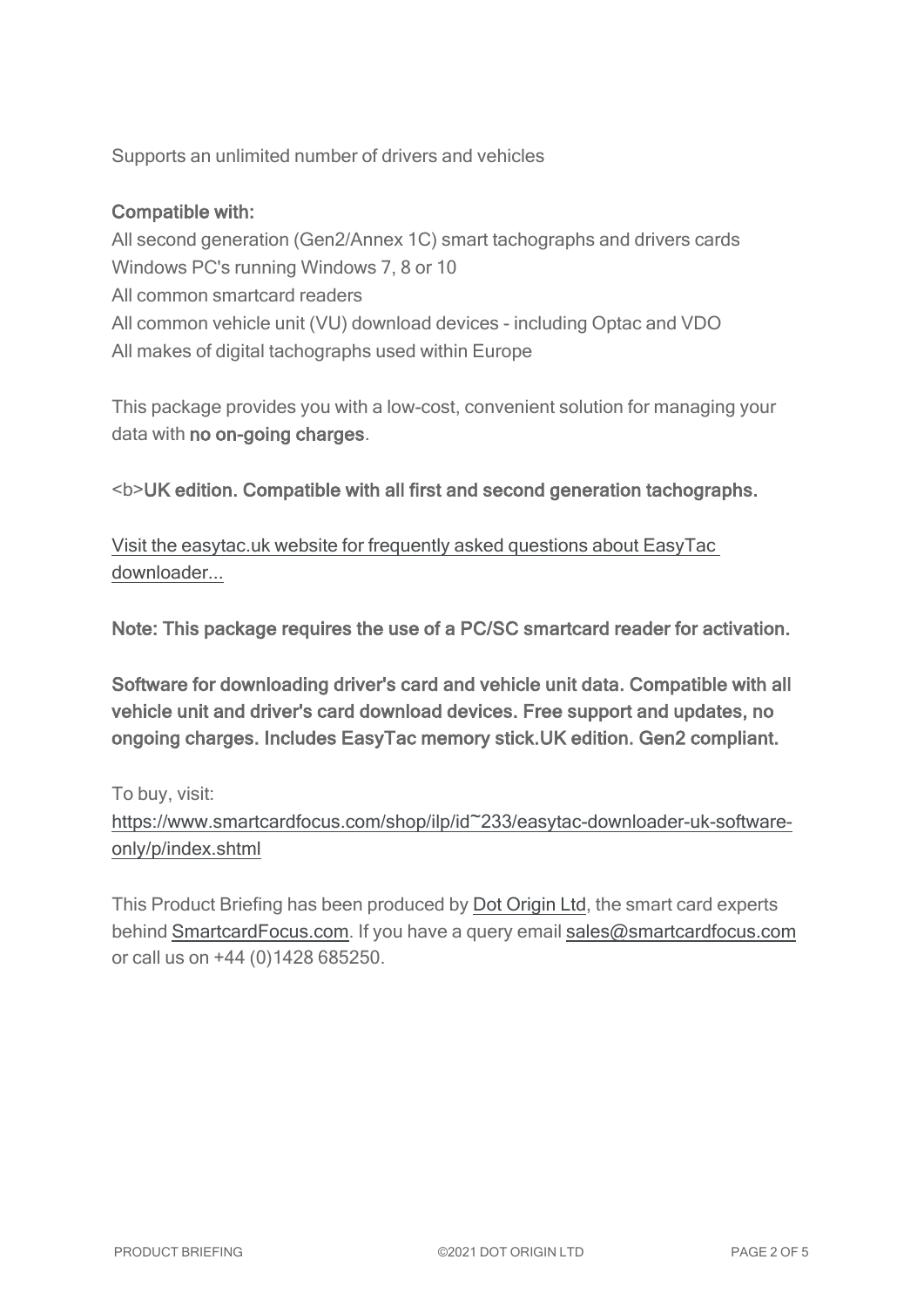# EasyTac downloader is simple to use...

Simply insert your driver's card into the reader, and click 'Download Card'. Data is then read and stored in tamper-proof files that conform to the European standards as required by VOSA. These data files can be saved on the PC itself or to your network.

Once your data is downloaded, you can view and print flexible reports of the downloaded data, including detailed activities and daily summaries. Vehicle unit (VU) data can also be downloaded from appropriate download devices.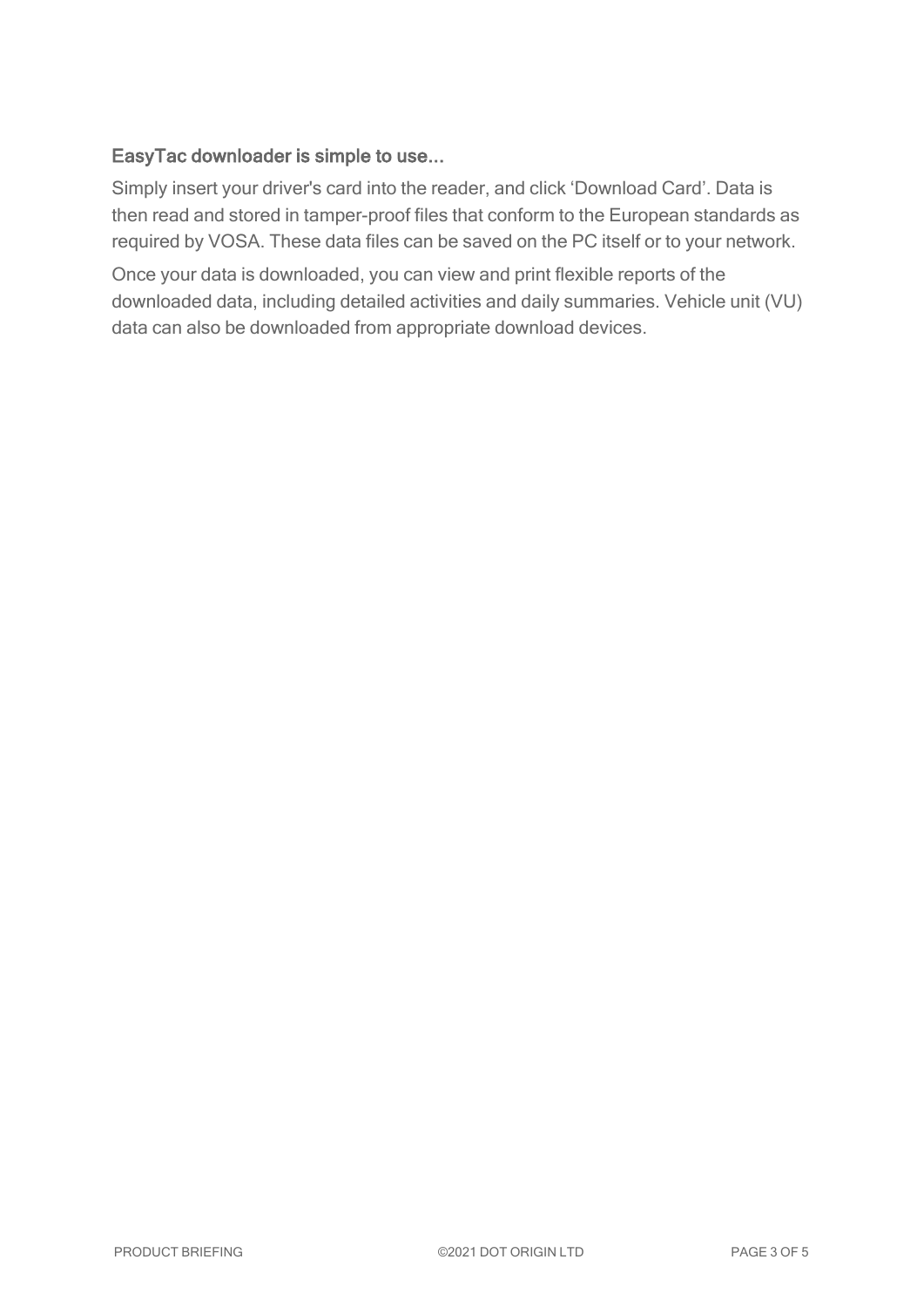## EasyTac downloader enables you to...

• Meet the minimum legal requirements for downloading digital tachograph data.

EasyTac downloader reads data from drivers' smartcards and stores it in the standard file format required under UK and EU law. You simply need to ensure that you download data from each driver's card once every 3-4 weeks. The software also aids downloading from vehicle unit (VU) download devices.

- View, analyse and print activity reports. After the download process, you can use the reporting functions to identify the dates where activity data has been read, and display and/or print the detailed activity data as well as a daily summary of the hours spent on each shift.
- Print analogue-style tachograph timelines and export your data. A printed timeline report includes daily graphical representations for the driver activities. You can also export report data into other programs.<br>
- Manage, back-up and forward your stored data. Files are automatically stored in a configurable location using a simple-tounderstand file naming convention. You can change this location so that it is on either a local disk drive or a network. The files are also freely accessible in case they need to be forwarded by email. A feature to back these files up is also included.
- Re-analyse previous downloads.

Files previously stored by EasyTac downloader can be re-opened at any time for further analysis and reporting. Standard-format files downloaded by other software applications can also be imported and analysed if required.

EasyTac downloader is licensed on a per-PC basis – simply buy one package per download station as needed.